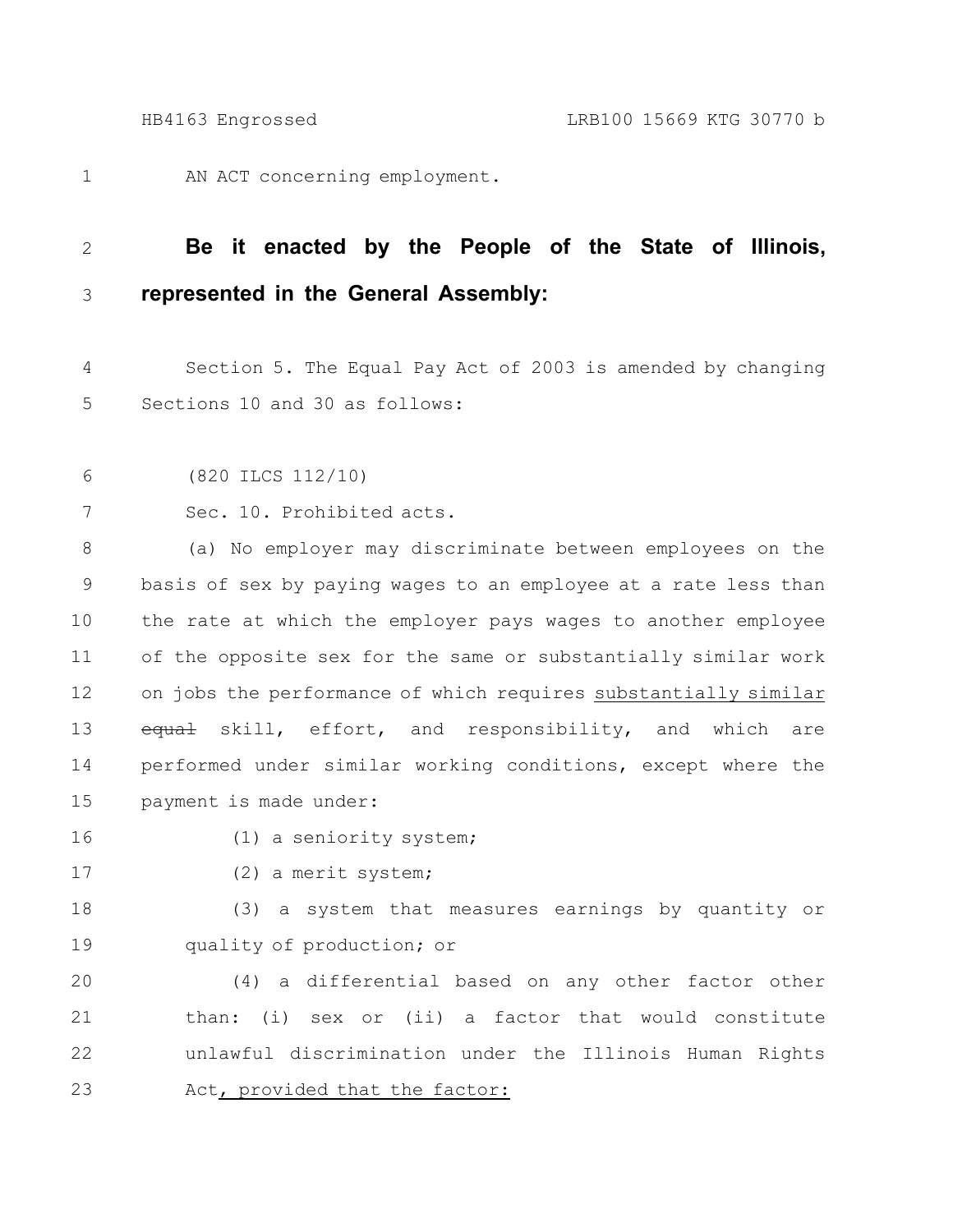HB4163 Engrossed - 2 - LRB100 15669 KTG 30770 b

(A) is not based on or derived from a differential in compensation based on sex or another protected characteristic; (B) is job-related with respect to the position and consistent with a business necessity; and (C) accounts for the entire differential. 1 2 3 4 5 6

An employer who is paying wages in violation of this Act may not, to comply with this Act, reduce the wages of any other employee. 7 8 9

Nothing in this Act may be construed to require an employer to pay, to any employee at a workplace in a particular county, wages that are equal to the wages paid by that employer at a workplace in another county to employees in jobs the performance of which requires equal skill, effort, and responsibility, and which are performed under similar working conditions. 10 11 12 13 14 15 16

(b) It is unlawful for any employer to interfere with, restrain, or deny the exercise of or the attempt to exercise any right provided under this Act. It is unlawful for any employer to discharge or in any other manner discriminate against any individual for inquiring about, disclosing, comparing, or otherwise discussing the employee's wages or the wages of any other employee, or aiding or encouraging any person to exercise his or her rights under this Act. It is unlawful for an employer to require an employee to sign a contract or waiver that would prohibit the employee from 17 18 19 20 21 22 23 24 25 26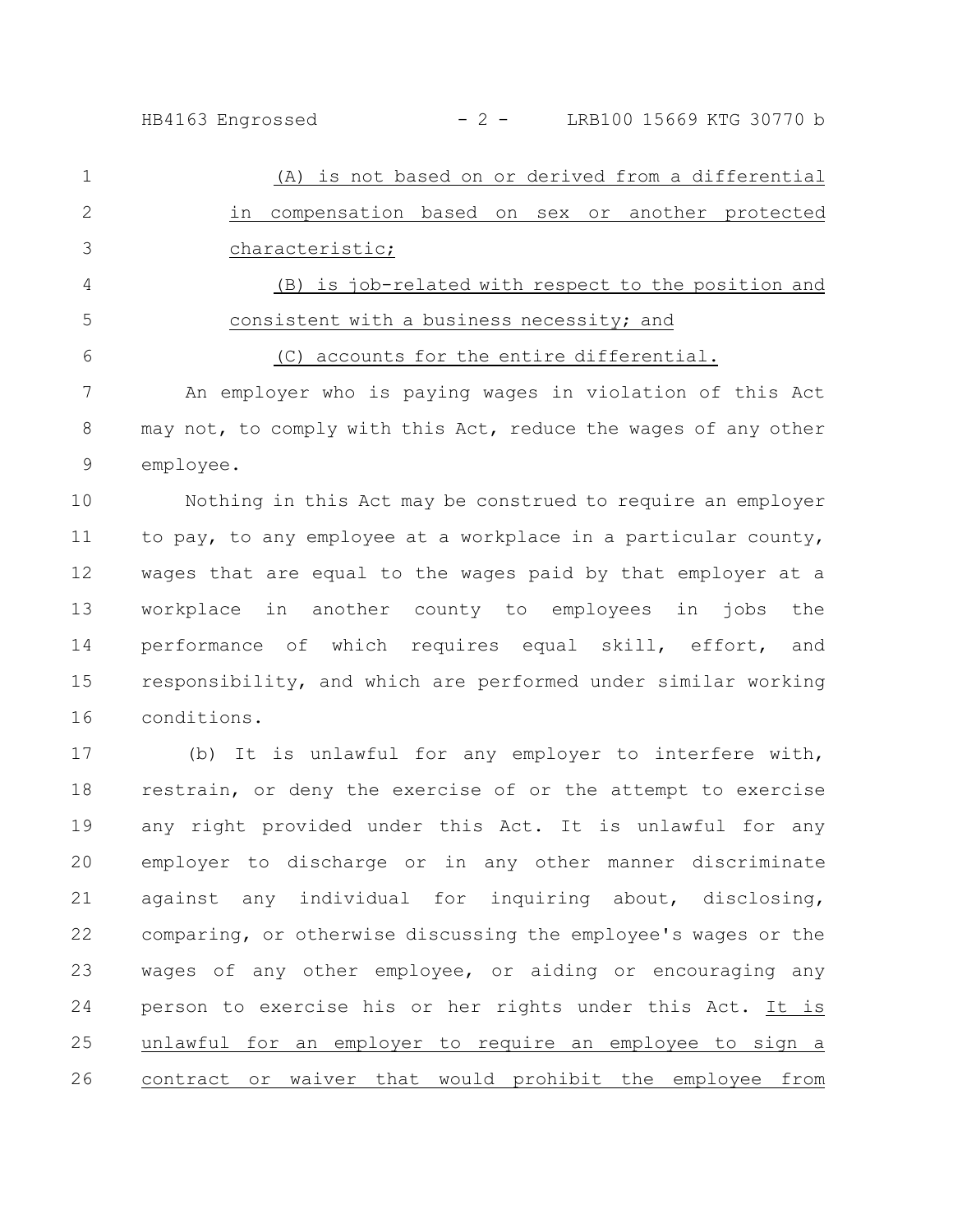HB4163 Engrossed - 3 - LRB100 15669 KTG 30770 b

disclosing or discussing information about the employee's wages. 1 2

(b-5) It is unlawful for an employer to screen job applicants based on their wage or salary history, including by requiring that an applicant's prior wages, including benefits or other compensation, satisfy minimum or maximum criteria or requesting or requiring as a condition of being interviewed, as a condition of continuing to be considered for an offer of employment, as a condition of an offer of employment or an offer of compensation, or as a condition of employment that an applicant disclose prior wages or salary. 3 4 5 6 7 8 9 10 11

(b-10) It is unlawful for an employer to seek the wage or salary history, including benefits or other compensation, of any job applicant from any current or former employer. This subsection (b-10) does not apply if: 12 13 14 15

(1) the job applicant's wage or salary history is a matter of public record under the Freedom of Information Act, or any other equivalent State or federal law, or is contained in a document completed by the job applicant's current or former employer and then made available to the public by the employer, or submitted or posted by the employer to comply with State or federal law; or 16 17 18 19 20 21 22

(2) the job applicant is a current employee and is applying for a position with the same current employer. 23 24

(c) It is unlawful for any person to discharge or in any other manner discriminate against any individual because the 25 26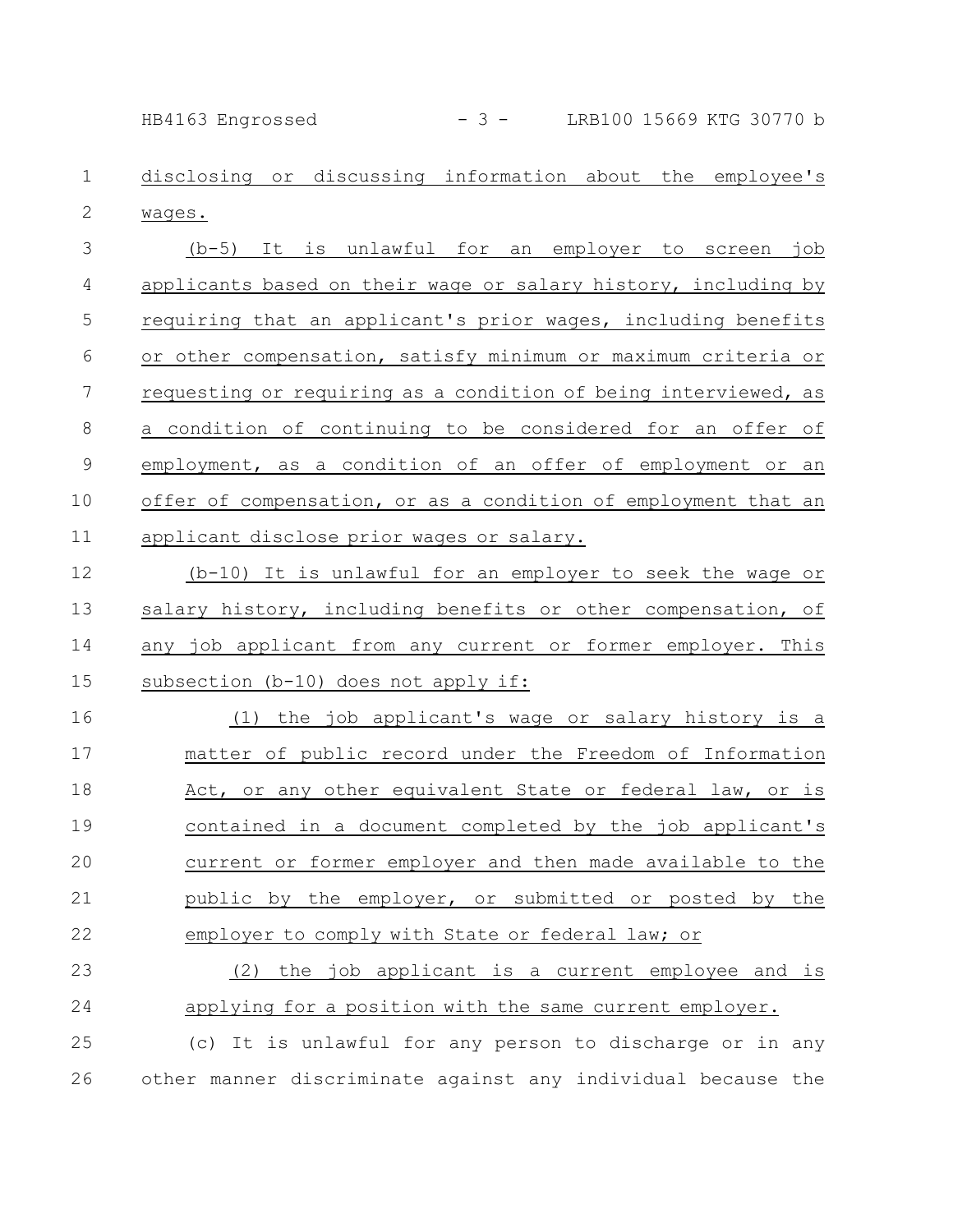## HB4163 Engrossed - 4 - LRB100 15669 KTG 30770 b

individual: 1

- (1) has filed any charge or has instituted or caused to be instituted any proceeding under or related to this Act; 2 3
- (2) has given, or is about to give, any information in connection with any inquiry or proceeding relating to any right provided under this Act; or 4 5 6
- (3) has testified, or is about to testify, in any inquiry or proceeding relating to any right provided under this Act; or  $\div$ 7 8 9
- (4) fails to comply with any wage history inquiry. (Source: P.A. 93-6, eff. 1-1-04.) 10 11
- (820 ILCS 112/30) 12

Sec. 30. Violations; fines and penalties. 13

(a) If an employee is paid by his or her employer less than the wage to which he or she is entitled in violation of Section 10 of this Act, the employee may recover in a civil action the entire amount of any underpayment together with interest, compensatory damages if the employee demonstrates that the employer acted with malice or reckless indifference, punitive damages as may be appropriate, injunctive relief as may be appropriate, and the costs and reasonable attorney's fees as may be allowed by the court and as necessary to make the employee whole. At the request of the employee or on a motion of the Director, the Department may make an assignment of the wage claim in trust for the assigning employee and may bring 14 15 16 17 18 19 20 21 22 23 24 25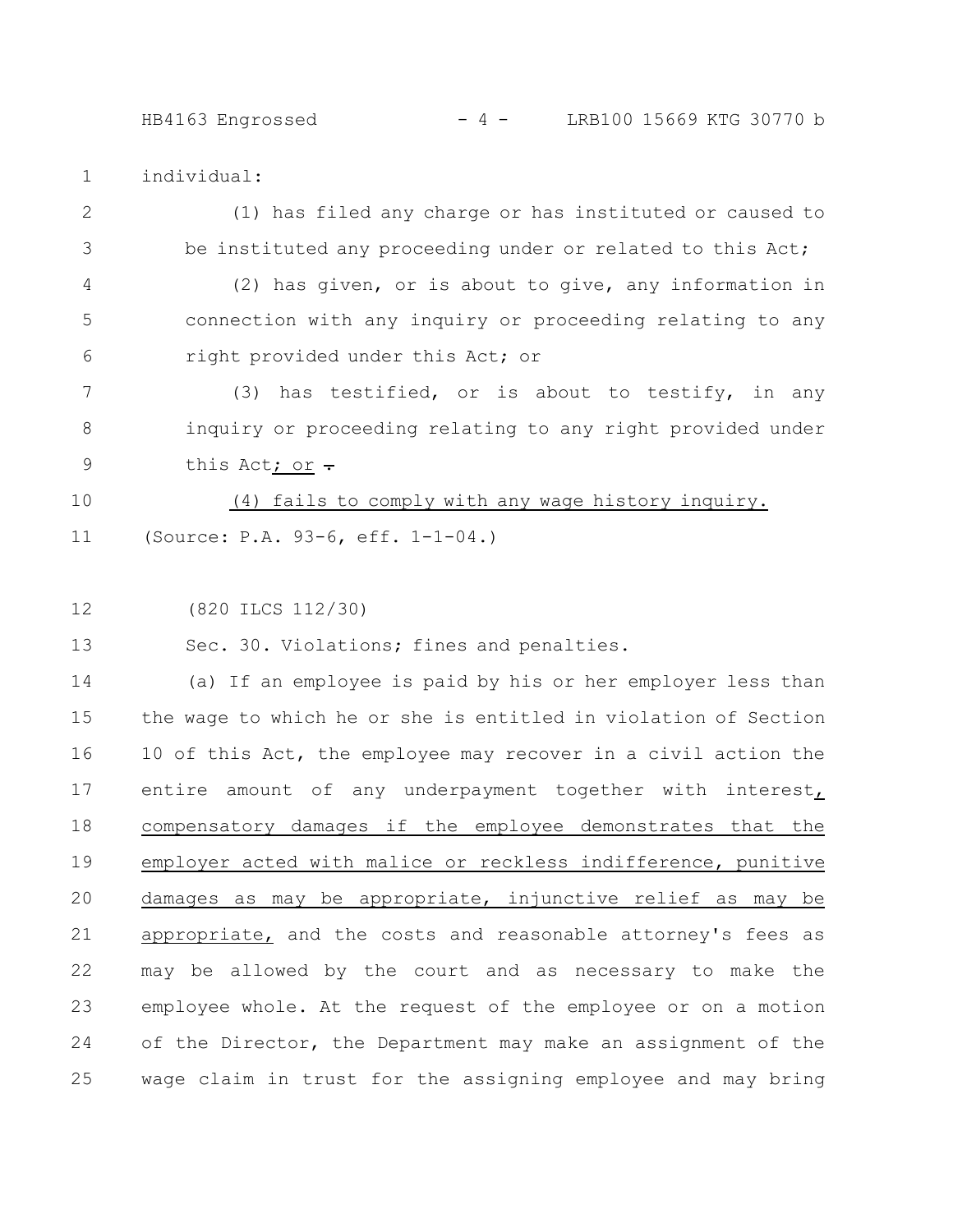HB4163 Engrossed - 5 - LRB100 15669 KTG 30770 b

any legal action necessary to collect the claim, and the employer shall be required to pay the costs incurred in collecting the claim. Every such action shall be brought within 5 years from the date of the underpayment. For purposes of this Act, "date of the underpayment" means each time wages are underpaid. 1 2 3 4 5 6

 $(a-5)$  If an employer violates subsection  $(b)$ ,  $(b-5)$ , or (b-10) of Section 10, the employee may recover in a civil action any damages incurred, special damages not to exceed \$10,000, injunctive relief as may be appropriate, and costs and reasonable attorney's fees as may be allowed by the court and as necessary to make the employee whole. If special damages are available, an employee may recover compensatory damages only to the extent such damages exceed the amount of special damages. Such action shall be brought within 5 years from the date of the violation. 7 8 9 10 11 12 13 14 15 16

(b) The Director is authorized to supervise the payment of the unpaid wages under subsection (a) or damages under subsection (b),  $(b-5)$ , or  $(b-10)$  of Section 10 owing to any employee or employees under this Act and may bring any legal action necessary to recover the amount of unpaid wages, damages, and penalties or to seek injunctive relief, and the employer shall be required to pay the costs. Any sums recovered by the Director on behalf of an employee under this Section shall be paid to the employee or employees affected. 17 18 19 20 21 22 23 24 25

(c) Employers who violate any provision of this Act or any 26